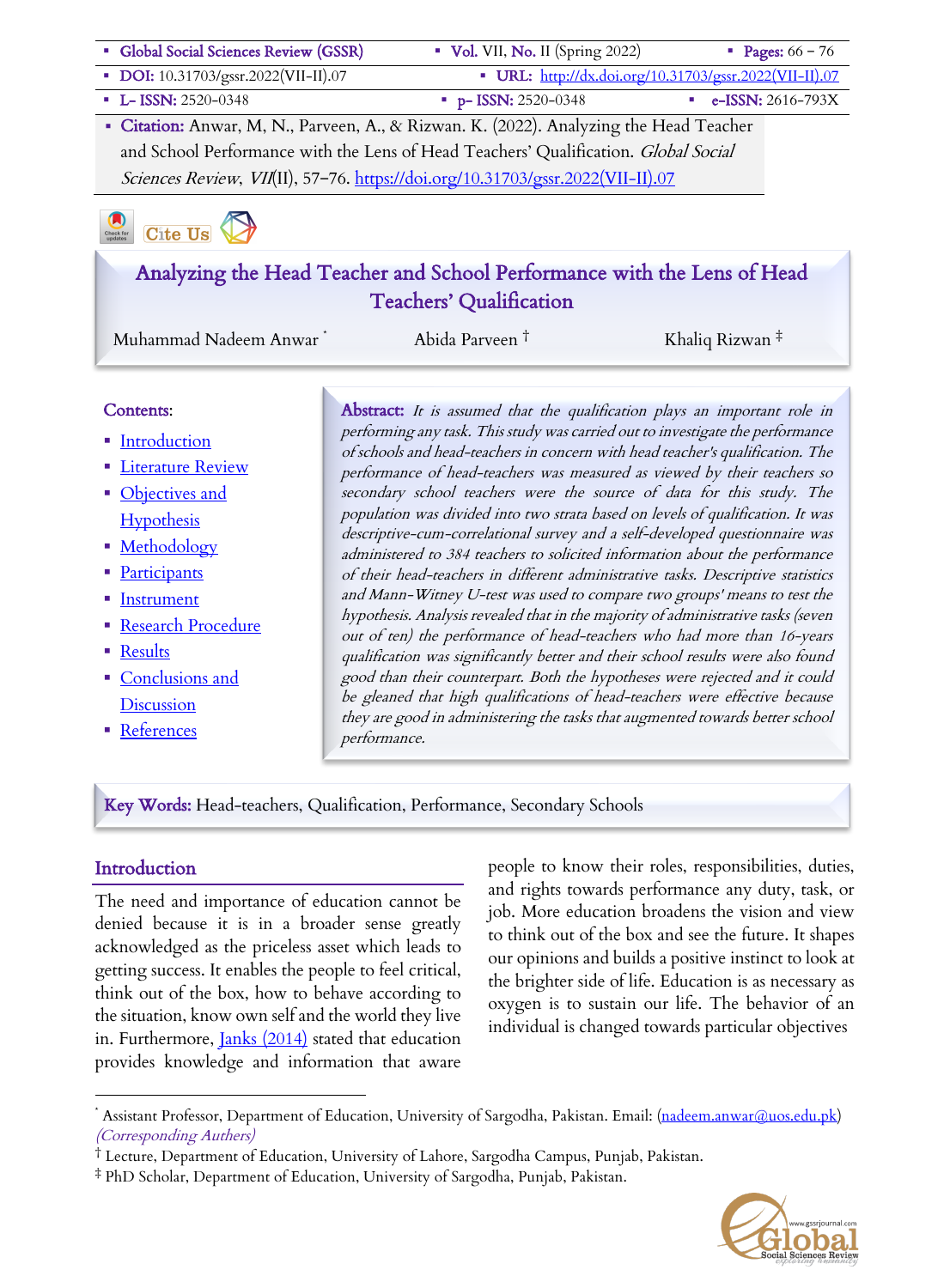just because of his education. The destiny of a nation is also determined due to its educational progress (Khizar, 2019).

Educational institution whatever the type or level is the place that provides a base for individuals to develop their capabilities (Akinwunmi and Adeyanju, 2011) under the supervision of teachers. Memon (2008) argued that educational organizations are the means for transformation of knowledge and skills, inculcation of ethics and values within properly organized structures. The structure of educational institutions can be divided into two parts; one is called the administrative structure and the other is referred to as the physical structure. He added that administrative structure encompasses head-teacher, teachers, supporting staff, and the basic role of these to implementation of policy, managing financial matters, and creating a quality learning environment, on the other hand, the physical structure is including all physical resources such as classrooms, labs, lighting, etc. (Memon, 2008).

With regards to school functioning, a plethora of literature signifies that the role of school head as crucial for school performance. And present study has concerned with to examine the head teachers' role in managing the performance of schools. Like any other institute, schools also need an administrator to direct it in a particular direction to achieve certain performance goals and maintain the school in terms of discipline provision the best possible education with the limited resources at hand. Certainly, schools are headed by head teachers and it has frequently been said that schools are as good as their head teachers. A head teacher as a leader gets things done and has the capability to moderate, inspire, guide, direct and listen (Harris, 2013). The head teacher as an administrator manages the academic and office related day-to-day activities. However, the major role is creating an enabling and conducive environment for teaching and learning through augmenting of human and material resources. The head teacher perform management by using principles of management such as planning, organizing, supervising, directing, budgeting, communicating, and evaluating (Blumende, 2001). Robinson, Lloyd, & Rowe (2008) argued that the performance of a welleducated head-teacher makes difference significantly in performance of teachers and school because he always eager to create conducive learning environment to raise the quality of teaching-learning process and academic performance (Tuckman and Kennedy, 2011). Head-teachers, therefore, are to be considered accountable for their performance which is based on the extent to which teachers taught efficiently, satisfied to their head-teachers and level of students learning. It means teachers performance, students' achievement, and performance (result) of schools are significantly related to the performance of headteachers.

## Literature Review

Performance management is referred to as the overall process by which managers won the responsibility for looking after the performance of employees. Impressive performance management requires planned responsibility for the performance of staff in relation to a vibrant and rational view of the organization and its future way forward. So, operative head-teacher performance management keeps a balance among the personal and teachers' professional development and the development of school (Babinue, 2017).

Campbell, (2017) expressed that explanatory knowledge, aptitudes & procedural knowledge, and motivation are the critical dimension performance to complete a task. He referred the explanatory knowledge as knowledge that depends upon persons' capacities and preparedness. It is including the knowledge of self, standards, facts, and objectives. Aptitudes and procedural knowledge based on certain abilities and skills e.g., psychological, psychomotor, physical, self-control, collaboration, and relational abilities. And the motivation includes energy and the decision to act. Job performance, according to Ogunleye & Osekita (2016) is the ability to complete assigned tasks or duties in line with standard operating rules and procedures by optimal utilization of resources. However, Badar (2011) has mentioned "job performance" in terms of task-related performance which includes the completion of core job tasks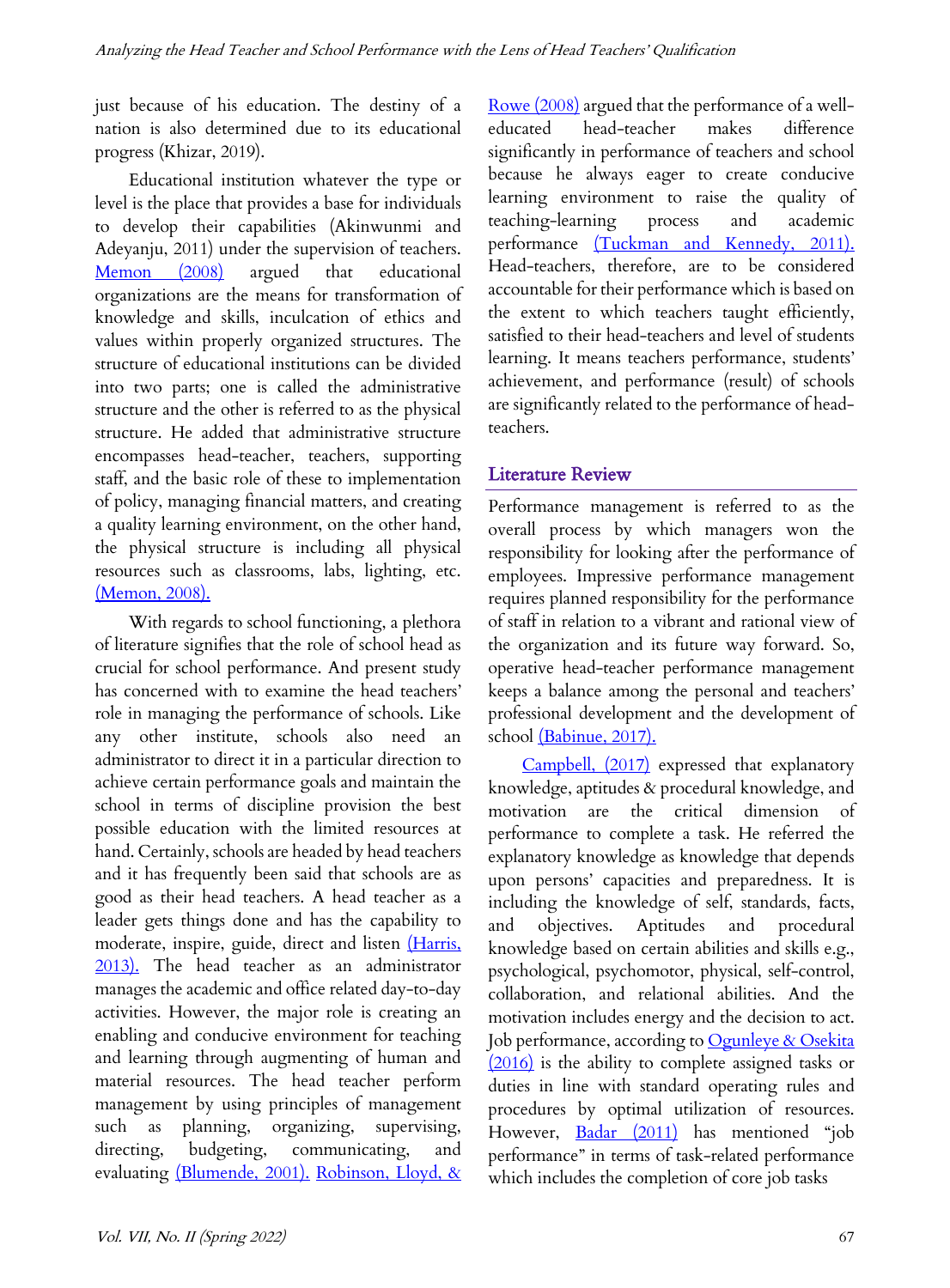(routine and some specific tasks).

In the education system, the job performance of head-teacher can be regarded as to examine the extent to which the head integrates resources i-e human and material, made available and made operative for attaining excellent school performance (Llamas, 2015), In order to achieve the best results, head-teacher makes the plan for executing various curricular and extra-curricular activities. The headteacher then organizes such curricular and extracurricular activities with co-operation and coordination from teaching staff, parents, school management committees, and students. For getting good performance, the head-teacher motivates the teachers, co-ordinates their efforts and provides support in the execution of curricular and extracurricular activities, and evaluates teachers' progress and performance (Bowers & White, 2014). Furthermore, *Kartini*, *Kristiawan*, and Fitria (2020) added that the head-teacher provides feedback to teachers and students and makes alterations in the plans for proper selection and executions of activities, therefore, an effective head-teachers is some who have the ability to carry out various tasks and processes efficiently and effectively which are then directed towards comprehending and achieving the purposes of the school (Blumende, 2001).

There are various indicators that come under the scope of measurement of school head performance such as "management of school physical facilities", "human resource management", "promotes instructional climate", "strategy of collective bargaining", "knowledge of educational law", "monitors student's progress", "involvement in decision-making", "leadership attitude", "instructional supervision", "interpersonal relation skill", "discipline", "Educational Management Information System (EMIS)", "school working environment" (Muring, 2014). Furthermore, Badar (2011) explicated responsibilities of the head as "maintaining discipline", regulating school management committees, "financial resource management", creation of conducive learning environment", management of conflicts, focus on health and safety issues, management of physical resources, management of instruction, monitoring students' academic performance, management of co-curricular activities. Affective performance of a head-teachers can be measured through the number of responsibilities according to  $Okon (2004)$ , are making decisions, developing communication with parents, community members for feedback, deployment of significant leadership style, uplift teachers' morale, observation of class for improvement of teachers' performance.

The head-teacher plays a key role in managing the teaching as well as administration. The Pakistan school education system places the head-teacher in a position of considerable and significant responsibility. Head-teachers are those who are in charge of teaching and non-teaching staff and students have control of the entire operation/process of the school. Therefore, the performance of the head-teacher does matter. Another variable involved in this study is called school performance. School performance referred as to what extent teachers, students, and schools have attained the stated objectives. Maslowski, et al., (2007) narrated that school performance is based on the efficiency and effectiveness of heads in the identification of objectives, determination of learning outcomes, and achievement of desired results. According to Anwar et al. (2009), in Pakistan students' academic achievement is being used as an indicator in the evaluation of head-teacher performance. Therefore, the head-teacher cannot be delinked from the performance of schools in Pakistani schools' education system. It is firmed believed that the head-teacher of govt. the school has to make available and made effective the human resources and material resources in order to produce good, civilized, and productive citizens through improved academic performance. According to Lydiah and Nasongo (2009) the academic performance of students and the success of school largely depend on the effective head-teacher of the school. Several studies inside and outside Pakistan have drawn attention towards the effective role of head-teachers in the management of performance (Memon et al., 2000). Therefore, the role of head-teacher is eventually a dynamic component in creating a conducive learning environment, and managing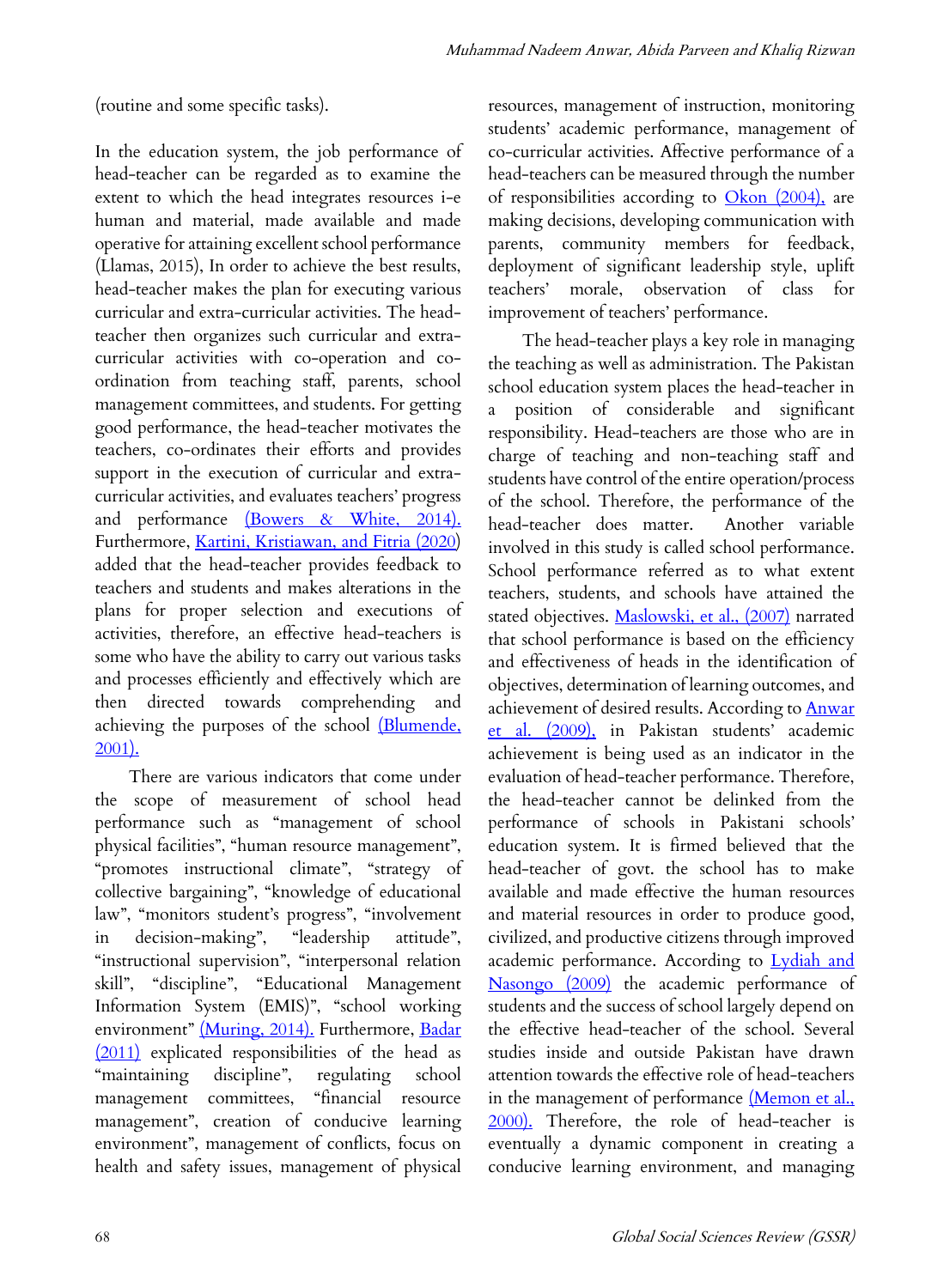teaching resources efficiently leads to better performance of teachers, the academic performance of students, and overall performance of school (Leithwood & Riehl, 2003).

A research study conducted by Mulyani (2012) indicates that school administrators' qualification has a significant and positive effect on school performance. The head teacher's role is wellinformed and augmented by knowledge from education as a discipline. The fact the matter is that education as a discipline is the blend of different disciplines such as sociology, psychology, social, psychology, anthropology, philosophy, political science, and economics. The performance of principals as measured by their qualification has a significant impact on the high and low level of performance of schools (Andriani et al, 2018). It reveals that high and low level of performance of schools can be explained by the qualification of the principals, Tehseen, and Hadi (2015) arguing that a knowledgeable and well-read head-teacher is more productive and have the ability to enhance school productivity in terms of students' performance and school success. In addition, a well-qualified headteacher interacts with school council members, community members, parents, and other high-ups among others and therefore head-teacher needs to have a wide worldview and provides a window into the school for all the stakeholders.

According to Miarso (2008) professionally qualified school leader is someone who knows, how to get things done efficiently and effectively, is aware of standards of quality education, master the content of the lesson. So professional qualifications mean the pre-requisite that shows the presence of abilities required to do a job. High qualifications also indicate the credibility of a person in performing work and moreover, it is interpreted as the proficiencies and competencies that someone must possess in the execution of his duties (Lai, Sadoulet, and Janvry, 2011). Andriani et al. (2018) made it clear that heads' performance is related to the overall performance of an institution and Miarso (2008) acknowledged that level of qualification, however low or high will make a highly effective and efficient head and ultimately impacts on the performance of teachers and school. Highly qualified heads as mentioned by Kristiawan et al. (2020) always keep the focus on his responsibility that educational progress and intellectual, emotional, moral, and physical development of learners do matter. Therefore, qualifications can be hypothesized the credibility in getting work done, because it interprets as competencies that someone has in getting done his duties. School heads have substantial responsibility; therefore, they must have suitable qualifications and motivation (Putra, 2017) (Kristiawan et al, 2020) (Murtiningsih et al., 2019).

Gümüş, et al. (2021) investigated the relationship of principal qualifications with performance and reported that positive relationship of qualification with performance, therefore, in the present study it was assumed that the head-teachers with higher qualification are more effective due to the benediction of qualities which are necessary for head-teachers be effective in their work. Therefore, researchers have opted for this study to watch the extent to which the level of qualification is playing role in performing the routine and contextual task efficiently and effectively.

# Objectives and Hypothesis

The main objective to conduct this study was to investigate the extent to which the level of qualification has an impact on head-teachers performance and school performance. To reach the results following null hypotheses were tested:

- § Ho: In administering the various administrative tasks, the performance of head-teachers who had more than 16-years qualification and those who had 16-years qualification do not differ significantly
- § Ho: The results of schools where the headteachers had more than 16-years qualification and those who had 16-years qualification do not differ significantly

# Methodology

The study was concerned with the descriptive cum correlational research design, and survey technique as Creswell (2002) expressed that survey design is most suitable to determine or find out the information from the population, was used for data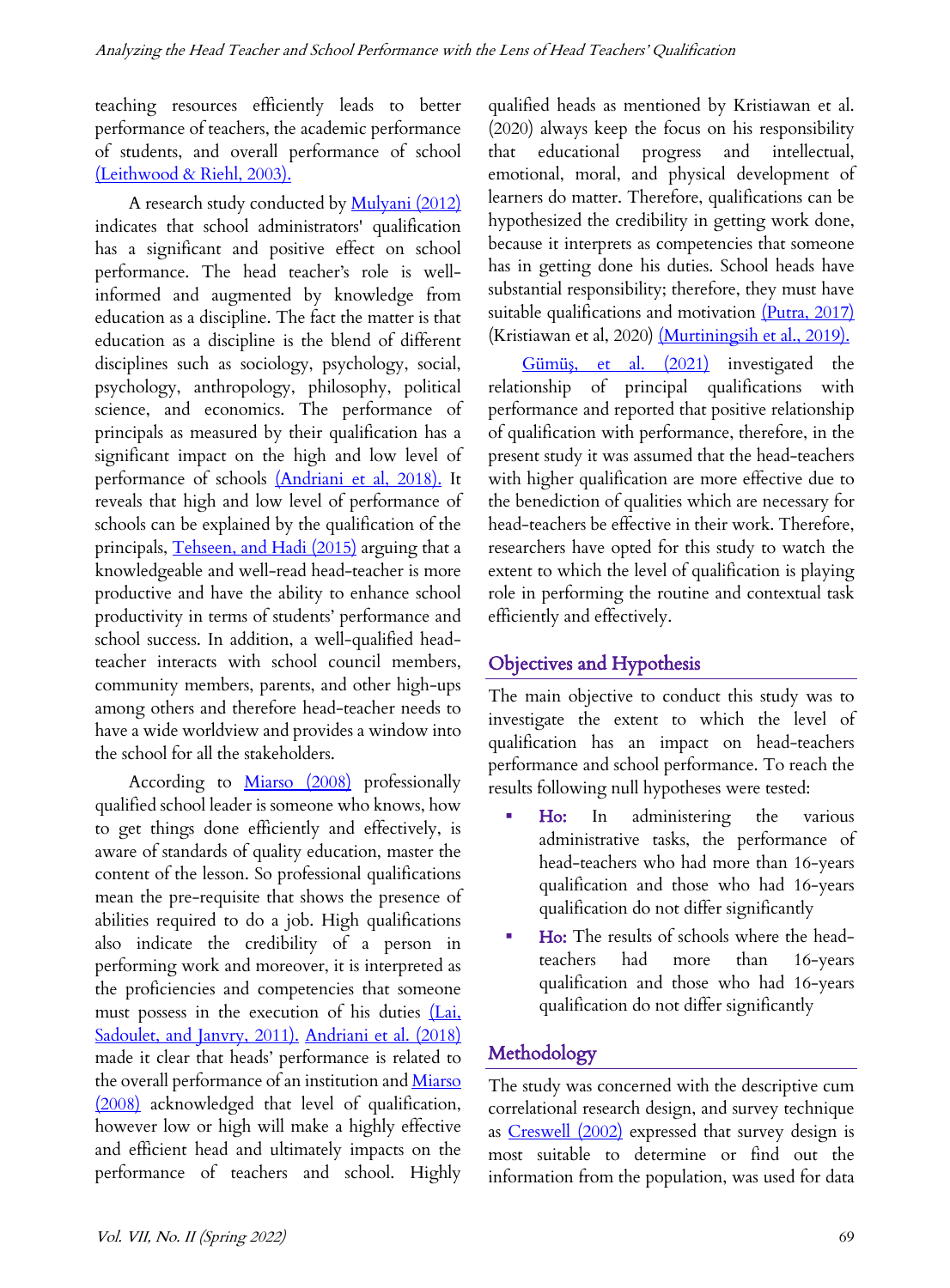collection to investigate the relationship of heads' qualification with performance indicators and school performance. Moreover, the comparison was also done between naturally occurring two groups based on qualification.

## **Participants**

This study was revolved around the measurement of the relationship of school head-teachers level of qualification with the performance of different administrative tasks and with the school performance (in terms of result). In this study, the performance of head-teachers regarding administering the different tasks was measured as viewed by their teachers therefore secondary school teachers were the source of data of this study. All the secondary schools of District Chakwal were divided into two groups based on the qualification level of school heads. Group one consisted of the heads who had 16-years qualification, and the second group comprised those school heads who had greater than 16-years qualification. The researchers have contacted with Chief Executive Officer (Education), District Chakwal, and got the list of headmasters along with their qualifications. It was exposed that 48 secondary school head-teachers had more than 16-years qualification (i-e MPhil/postgraduate) and the remaining had 16 years qualification (i-e Masters' degree/graduated). Therefore, two strata were made, strata-I consisted of all 48 secondary schools wherein head-teachers had the qualification more than 16-years, however, in order to equate the sample size, the same number of secondary schools (i-e 48) were included in strata-II through randomly. Furthermore, from each stratum, four teachers were invited to participate in this study and hence a total of 384 teachers were took part and filled in the questionnaire in this survey.

#### **Instrument**

To measure the performance of head-teachers a questionnaire comprised of forty-eight items under ten indicators was constructed and used as a data collection instrument. Performance indicators were based on the different studies (Okon, 2004; Robinson, Lloyd, & Rowe, 2008; Badar, 2011; Muring, 2014) and included the creation of a conducive learning environment, maintaining discipline, involving teachers in decision making, efficiently manage conflicts, promote schoolhome-community relation, monitors students' progress, good communicator, significant knowledge and skill of financial management, organization of co-curricular activities, provide assistance in the professional development of teachers. Sullivan, & Artino (2013) stated that the Likert scale is required format to gauge the statements numerically, therefore in the current study questionnaire was designed on a 5-point Likert scale anchored on strongly disagreed, disagreed, uncertain, agreed, and strongly agreed and each of the items was weighted a numeric value range from 1 to 5 respectively. Initially, 72 items were prepared and placed the questionnaire before the experts to check the validity of each item under the respective indicator. After going through the process forty-four items were finalized. Indicatorwise and overall reliability of head-teachers performance questionnaire are given below.

| <b>Table 1.</b> Reliability of Head Teachers' Performance Questionnaire (HTPQ) |             |                |  |  |
|--------------------------------------------------------------------------------|-------------|----------------|--|--|
| Performance Indicators (Scale)                                                 | No of Items | Cronbach Alpha |  |  |
| Creation Of Conducive Learning Environment                                     | 5           | 0.82           |  |  |
| Maintain Discipline                                                            | O           | 0.88           |  |  |
| Involve Teachers in Decision Making                                            |             | 0.77           |  |  |
| <b>Efficiently Manage Conflicts</b>                                            |             | 0.81           |  |  |
| Promote School-Home-Community Relation                                         | 5           | 0.85           |  |  |
| Monitors Students' Progress                                                    |             | 0.87           |  |  |
| Good Communicator                                                              |             | 0.84           |  |  |
| Significant Knowledge and Skill of Financial Management                        |             | 0.78           |  |  |
| Organization Of Co-Curricular Activities                                       |             | 0.81           |  |  |

Table 1. Reliability of Head Teachers' Performance Questionnaire (HTPQ)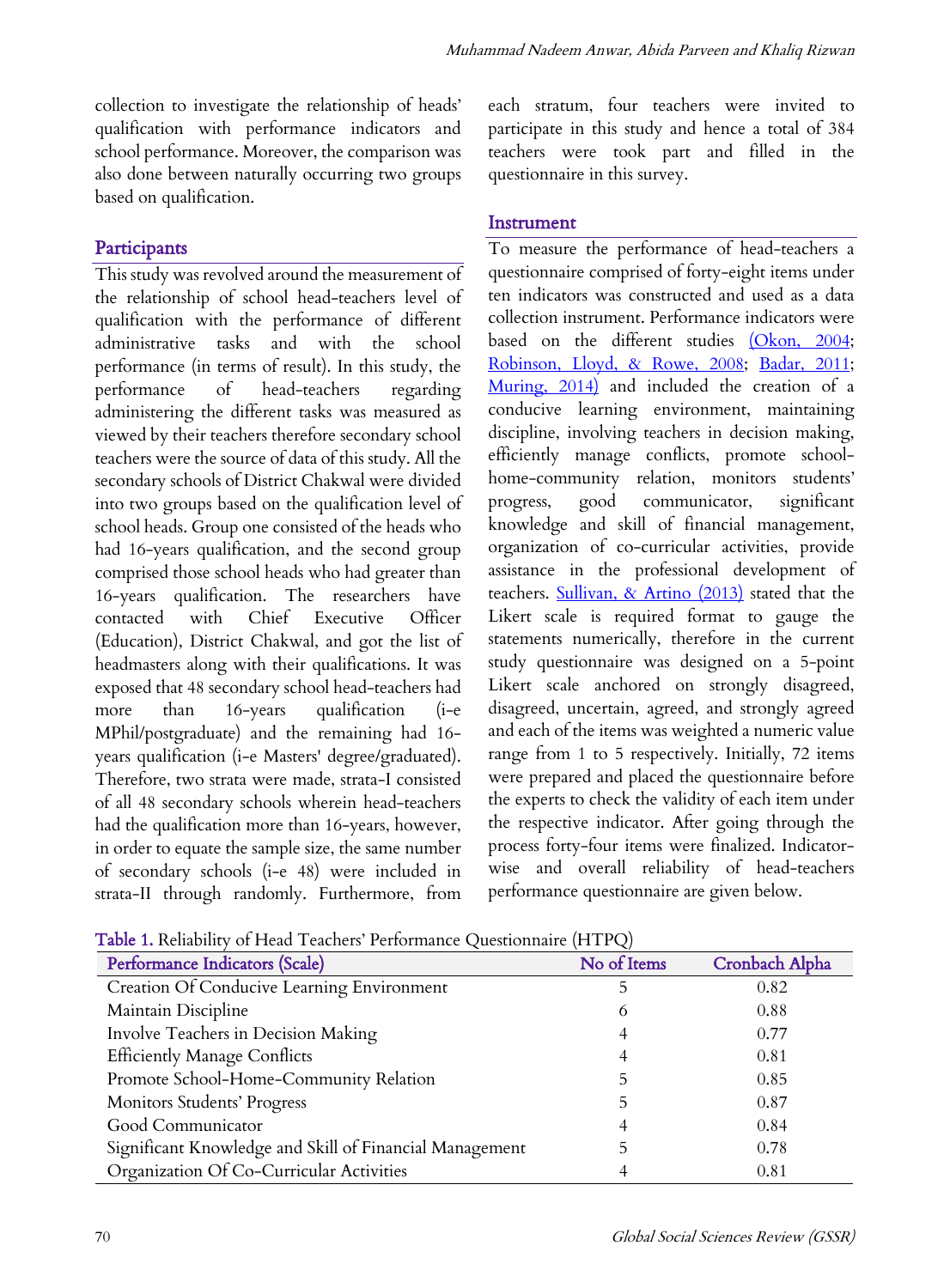| Performance Indicators (Scale)                             | No of Items | <b>Cronbach Alpha</b> |
|------------------------------------------------------------|-------------|-----------------------|
| Provide Assistance in Professional Development of Teachers |             | 0.85                  |
| Reliability of whole questionnaire                         | 48          | 0.82                  |

Table-1 shows the Cronbach alpha reliability test of each performance indicator and the questionnaire as a whole. Cronbach's alpha of (HTPQ) was found to be 0.82, therefore items were reliable. School performance was measured in terms of the percentage of results declared by the Board of Intermediate and Secondary Education Rawalpindi. The mean of consecutive three years results was used as the performance of the school.

## Research Procedure

The researchers administered the questionnaires personally to the secondary school teachers selected for this study. It was explained that ticking the appropriate response kept in mind the administration behavior of your head in performing different routine tasks and they were assured that your response was entirely used for research purposes only. 100% response was gotten by using all possible means and in analyzing the collected data, the researchers utilized the descriptive statistics of simple mean, standard deviation, standard error of the mean, and percentage. Moreover, Mann Witney U-test was used to compare two groups' means because Mann Witney U-test is the nonparametric type of t-test used to compare two categorical groups i.e., 16-years qualification of head-teachers and more than 16-years qualification of head-teachers. For analysis purposes, more than 16-years qualification was named as "postgraduation" and 16-years qualification as "Graduation"

## Results

To test the hypothesis researchers used Mann Witney U-test because the nature of data is nonparametric type. Results of data analysis are given below.

#### Table 2. Teachers' Perception of Head-teachers' Performance

| <b>Administrative Tasks</b><br>(Performance Indicators) |                                                 | <b>Heads' Qualification</b>   | N          | Mean         | <b>SD</b>    | Std. Error<br>Mean |
|---------------------------------------------------------|-------------------------------------------------|-------------------------------|------------|--------------|--------------|--------------------|
|                                                         | 1. Creation of Conducive                        | Post-graduation               | 192        | 8.72         | 1.39         | 0.30               |
|                                                         | Learning Environment                            | Graduation                    | 192        | 7.39         | 1.26         | 0.28               |
| 2.                                                      | Maintain Discipline                             | Post-graduation<br>Graduation | 192<br>192 | 7.62<br>6.01 | 1.94<br>1.78 | 0.43<br>0.39       |
| 3.                                                      | Involve Teachers in                             | Post-graduation               | 192        | 8.81         | 1.4          | 0.31               |
|                                                         | Decision Making                                 | Graduation                    | 192        | 6.34         | 2.31         | 0.51               |
| 4.                                                      | <b>Efficiently Manage</b>                       | Post-graduation               | 192        | 6.82         | 2.24         | 0.50               |
|                                                         | Conflicts                                       | Graduation                    | 192        | 9.21         | 1.02         | 0.22               |
| 5.                                                      | Promote School-Home-                            | Post-graduation               | 192        | 8.52         | 1.24         | 0.27               |
|                                                         | Community Relation                              | Graduation                    | 192        | 5.39         | 1.97         | 0.44               |
| 6.                                                      | Students'<br><b>Monitors</b>                    | Post-graduation               | 192        | 9.81         | 0.37         | 0.08               |
|                                                         | Progress                                        | Graduation                    | 192        | 8.71         | 0.64         | 0.14               |
| 7.                                                      | Good Communicator                               | Post-graduation               | 192        | 7.66         | 1.23         | 0.27               |
|                                                         |                                                 | Graduation                    | 192        | 5.14         | 1.88         | 0.41               |
| 8.                                                      | Significant Knowledge and<br>Skill of Financial | Post-graduation               | 192        | 9.24         | 0.92         | 0.20               |
|                                                         | Management                                      | Graduation                    | 192        | 8.83         | 1.09         | 0.24               |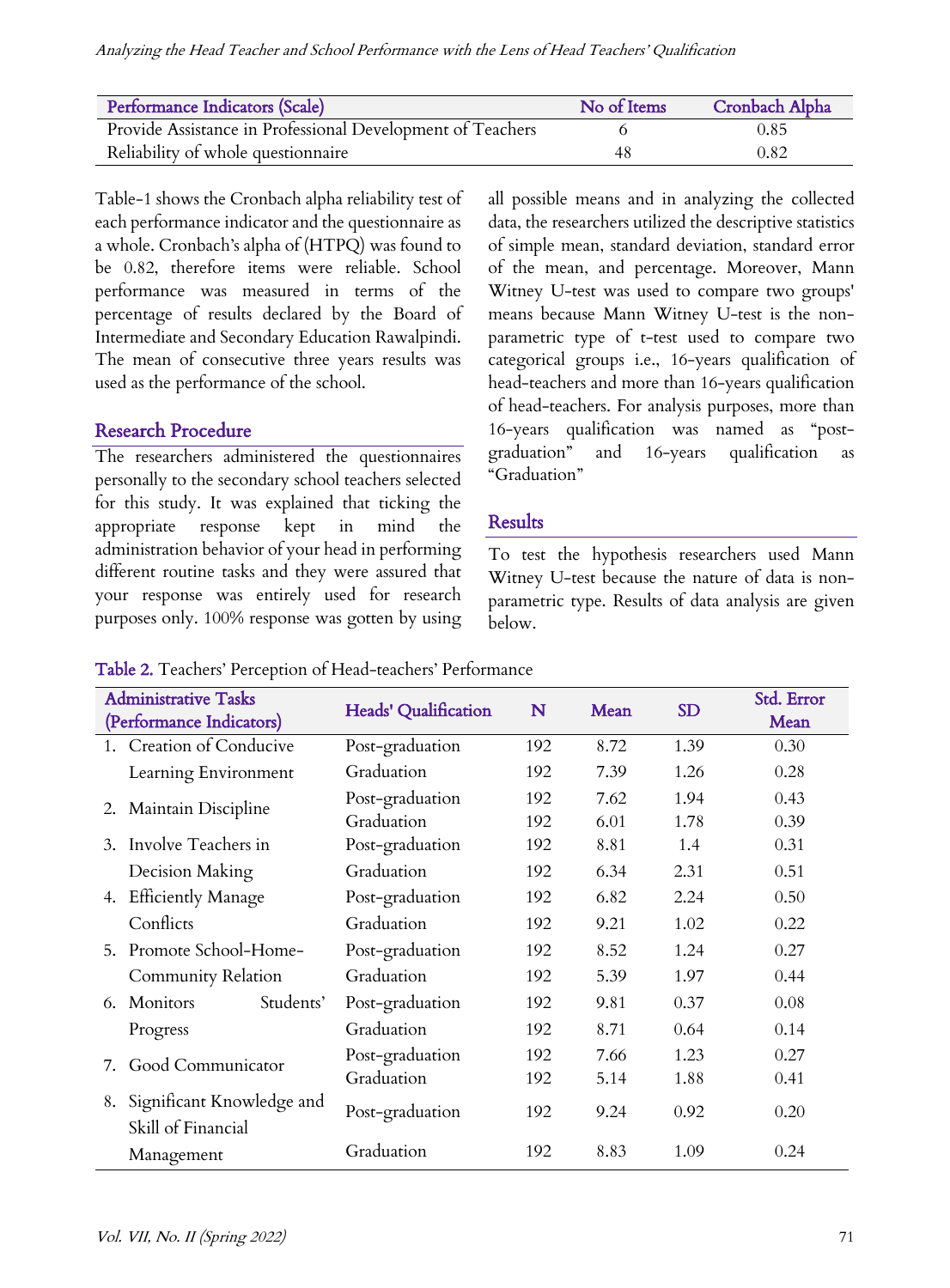| <b>Administrative Tasks</b><br>(Performance Indicators) | Heads' Qualification | N   | Mean | <b>SD</b> | Std. Error<br>Mean |
|---------------------------------------------------------|----------------------|-----|------|-----------|--------------------|
| 9. Organization of Co-                                  | Post-graduation      | 192 | 7.73 | 1.56      | 0.34               |
| <b>Curricular Activities</b>                            | Graduation           | 192 | 8.33 | 1.52      | 0.34               |
| 10. Provide Assistance in                               | Post-graduation      | 192 | 7.66 | 1.58      | 0.35               |
| Professional Development<br>of Teachers                 | Graduation           | 192 | 5.11 | 1.81      | 0.40               |

Post-graduation (more than 16-years qualification) Graduation (16-years qualification)

Table-2 revealed, in the creation of a conducive learning environment the performance of postgraduate head-teachers was 86.5%, whereas for graduate head-teachers it was 66.5% which is approximately 20% less, than the performance of head-teachers had a post-graduate qualification. The performance of head-teachers in maintaining discipline was 67% and 46.5% of both postgraduate and graduate head-teachers respectively. The performance percentage of head-teachers regarding the extent to which they invite the teachers in decision making and efficiently manage the conflicts among teachers was high for graduate head-teachers as compared to head-teachers had a post-graduate qualification that is 74.5%, and the performance regarding promotion of relation of school to home & community for head-teachers had post-graduate qualification was high i-e 66.5% than their counterparts i-e 38.5%.

Furthermore, table-2 depicted that the performance of head-teachers with post-graduate qualifications in monitoring students' progress was found to be 81.5% and 61.5% for graduate head-teachers. The performance as a good communicator for postgraduate qualification was 80% and for graduate was 46% which is approximately 34% less than the post-graduate head-teachers performance. Moreover, the performance of head-teachers in financial management tasks of post-graduate qualification was 83.5% and graduate was 77.5%, additionally, 87% head-teachers had graduate qualification was better performance in the organization of co-curricular activities, than for post-graduate. In the indicator provide assistance in the professional development of teachers, the performance of post-graduate head-teachers was 74.5% and 40.5% for graduate head-teachers.

| <b>Administrative Tasks</b><br>(Performance Indicators) | Heads'<br>Qualification | Mean | <b>SD</b> | <b>T-Statistics</b> | Sig  | Decision          |
|---------------------------------------------------------|-------------------------|------|-----------|---------------------|------|-------------------|
| Creation of Conducive                                   | Post-graduation         | 4.12 | 0.81      | 5.05                | .001 | Reject Null       |
| Learning Environment                                    | Graduation              | 3.39 | 0.73      |                     |      | Hypothesis        |
|                                                         | Post-graduation         | 4.17 | 0.80      | 2.14                |      | Retained<br>Null  |
| Maintain Discipline                                     | Graduation              | 3.18 | 0.80      |                     | .035 | Hypothesis        |
| Involve Teachers in Decision                            | Post-graduation         | 4.23 | 0.81      |                     | .000 | Reject Null       |
| Making                                                  | Graduation              | 3.30 | 0.80      | 2.03                |      | Hypothesis        |
|                                                         | Post-graduation         | 4.14 | 0.76      |                     |      | Reject Null       |
| <b>Efficiently Manage Conflicts</b>                     | Graduation              | 3.11 | 0.82      | 2.41                | .001 | Hypothesis        |
| Promote School-Home-                                    | Post-graduation         | 4.23 | 0.65      | 2.53                | .002 | <b>Rject Null</b> |
| Community Relation                                      | Graduation              | 3.21 | 0.85      |                     |      | Hypothesis        |
|                                                         | Post-graduation         | 4.14 | 0.76      |                     |      | Reject Null       |
| Monitors Students' Progress                             | Graduation              | 3.33 | 0.80      | 3.05                | .005 | Hypothesis        |
| Good Communicator                                       | Post-graduation         | 4.23 | 0.81      | 2.03                | .003 |                   |

Table 3. Hypothesis Testing for Administrative Tasks (Performance Indicators)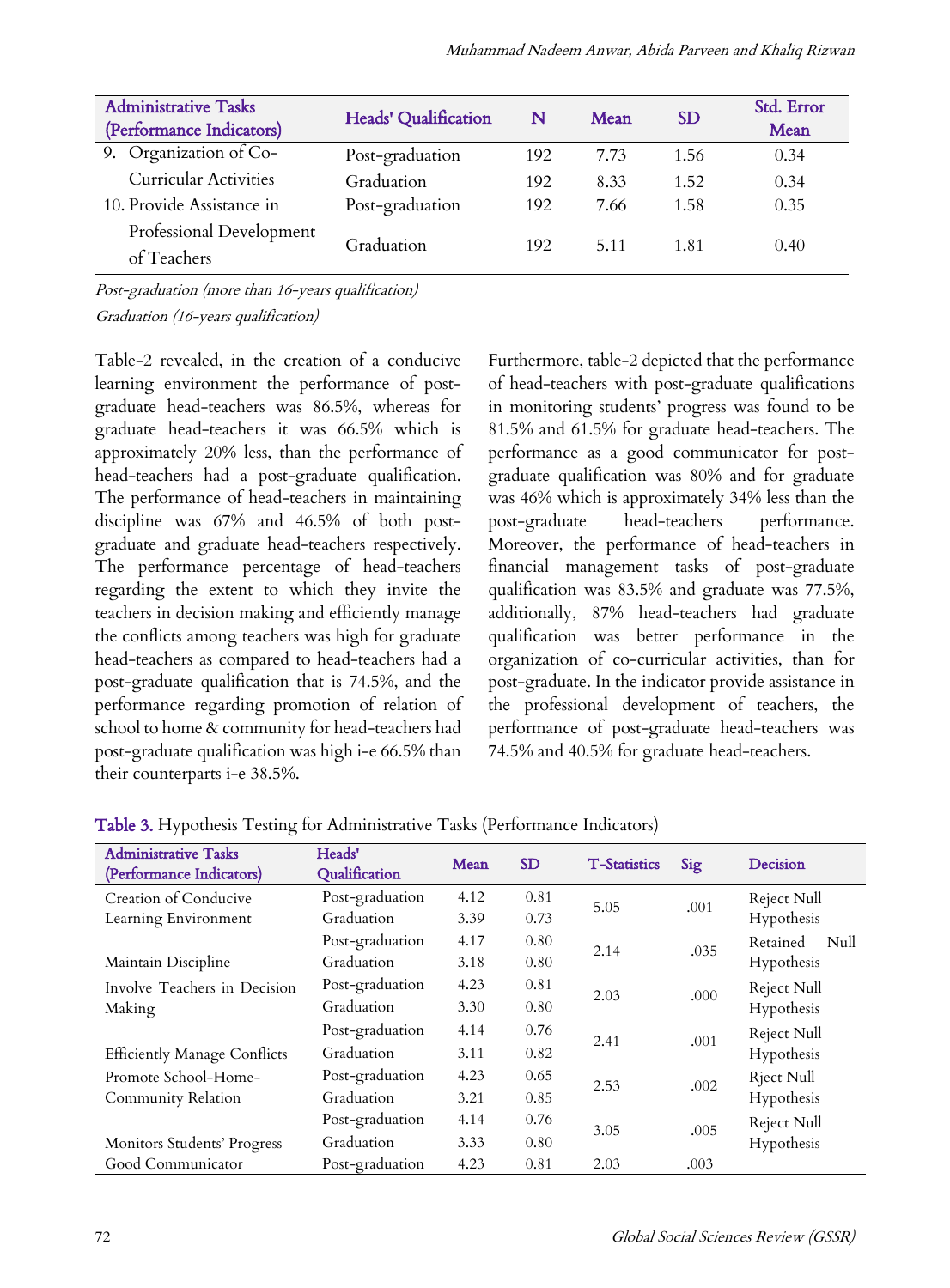| <b>Administrative Tasks</b><br>(Performance Indicators) | Heads'<br>Qualification | Mean | <b>SD</b> | <b>T-Statistics</b> | Sig  | Decision                    |
|---------------------------------------------------------|-------------------------|------|-----------|---------------------|------|-----------------------------|
|                                                         | Graduation              | 3.3  | 0.80      |                     |      | Reject Null<br>Hypothesis   |
| Significant Knowledge and                               | Post-graduation         | 4.14 | 0.76      |                     |      | Retained Null               |
| Skill of Financial<br>Management                        | Graduation              | 3.11 | 0.82      | 2.40                | .023 | Hypothesis                  |
| Organization<br>$Co-$<br>ot                             | Post-graduation         | 4.23 | 0.65      | 2.53                | .041 | Retained<br>$\mathrm{Null}$ |
| <b>Curricular Activities</b>                            | Graduation              | 3.21 | 0.85      |                     |      | Hypothesis                  |
| Provide Assistance in                                   | Post-graduation         | 4.14 | 0.76      |                     |      |                             |
| Professional Development of<br>Teachers                 | Graduation              | 3.11 | 0.82      | 2.41                | .000 | Reject Null<br>Hypothesis   |

Post-graduation (more than 16-years qualification) Graduation (16-years qualification)

Table-3 shows the result of the Mann Witney Utest (non-parametric type of t-test) used to compare two categorical groups. It was revealed that in administering the various administrative tasks such as the creation of conducive learning environment, involving teachers in decision making, efficiently managing conflicts, promoting school-homecommunity relation, monitoring students' progress, good communicator, and assisting in the professional development of teachers the performance of head-teachers who had more than 16-years qualification are differed significantly than

those head-teachers who had 16-years qualification. Expect in three tasks i-e Maintain Discipline, Significant Knowledge and Skill of Financial Management, and Organization of Co-Curricular Activities both did not differ significantly. Based on the overall majority and rules of generalization, it can be inferred that the null hypothesis "in administering the various administrative tasks, the performance of head-teachers who had more than 16-years qualification and those who had 16-years qualification do not differ significantly" is rejected.

Table 4. Head-teachers' Qualification and School Performance (wrt Results)

| Performance        | Heads' Qualification |     | <b>Mean</b> | SD   | Std. Error Mean |
|--------------------|----------------------|-----|-------------|------|-----------------|
| School Performance | Post-graduation      | 192 | 7.65        |      | 0.27            |
|                    | Graduation           | 192 | 5.153       | 1.87 | 0.41            |

Post-graduation (more than 16-years qualification) Graduation (16-years qualification)

School performance was measured in terms of results, so the table-4 depicted the performance of headteachers concerning school results. Data shows that the results of schools with head-teachers had post-graduate qualification was found to be 80% and head-teachers had graduate qualification was 46%, which is almost

34% less than the head-teachers with post-graduate qualification. Someone could glean that performance of head-teachers had more than 16-years qualification are good as their counterpart had 16-years qualification concerning school performance.

|  |  | Table 5. Hypothesis Testing using non-parametric type of t-test for School Performance |
|--|--|----------------------------------------------------------------------------------------|
|  |  |                                                                                        |

| Qualification of Heads Mean of Board Result |       | SD <sup>1</sup> | T-Statistics P-value |      | Decision    |
|---------------------------------------------|-------|-----------------|----------------------|------|-------------|
| Post-graduate                               | 90.12 | 3.23            | 3.88                 | .001 | Reject Null |
| Graduate                                    | 72.15 | 1.46            |                      |      | Hypothesis  |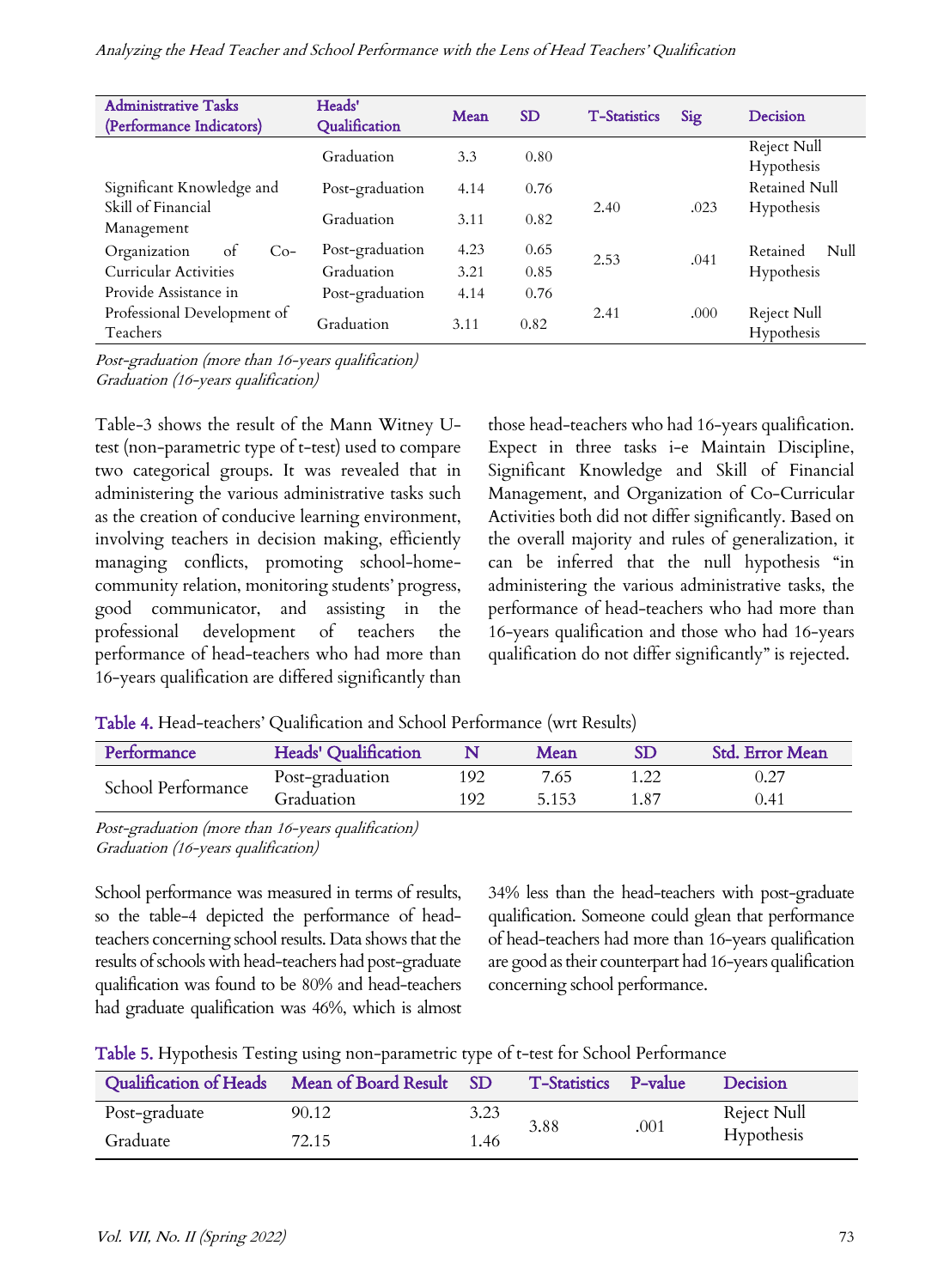Post-graduation (more than 16-years qualification), Graduation (16-years qualification)

Table indicated that if there exists a significant difference in the performance of heads in regards to Board of Intermediate and Secondary Education results based on level of qualification. Results indicated that t-value is significant at  $0.05$  levels ( $t =$ 3.88, p-value is .001). Therefore, it can be established the fact that there is a significant difference between the mean results of heads with Post-graduate and Graduate. Hence the Secondary School Certificate (SSC) results of head-teachers who had more than 16-years qualification found good (M= 90.12, SD= 3.23) than their counterparts who had 16-years qualification (M= 72.15, SD=1.46).

#### Conclusions and Discussion

The head-teachers are the key personnel of schools and play a significant role in achieving the school goals as *Nabi, et al., (2018)* argued that the quality of teaching is directly related to the quality of headteachers in administrating the school academic and non-academic tasks. It is admitted fact that the qualifications increase knowledge, develop attitude and competence which in return impact on the performance. This study was initiated to find out the extent to which the qualification of headteachers makes difference in administering routine tasks and school performance. According to teachers' rating, both the hypothesis was rejected based on significant majority and it was concluded that the head-teachers had post-graduate qualification better on the questionnaire (HTPQ), which means they are good at creating a conducive learning environment, make the critical decision after consultation of teachers, efficiently manage conflicts, always eager to create good liaison with parents and community members, monitor students' progress, and observe the lesson and provide instructional assistance and guidance to teachers if required. An insubstantial majority (seven out of ten performance indicators), the performance of head-teachers has appeared better than a significant contribution towards better school performance. It was concluded that high qualification either educational or professional was significantly related to head-teachers' and school performance. It means qualification of headteachers does matter and it makes the head-teachers effective in managing administrative tasks, therefore, one could glean that an effective headteacher plays a crucial role in students learning and school performance. The findings of this study verified the claim of previous research findings of the better performance of head-teachers has an impact on school performance (Miarso, 2008; Lai, et al., 2011; Bowers, & White, 2014; Ishola, et al., 2018; Gümüş, et al., 2021). Consistency with previous studies is indicating that performance indicators used in this research were valid as well as reliable in measuring the performance of headteacher. A relationship of qualification of headteachers with their own performance and school performance was also found. Findings indicate that high qualified head-teachers are effective because they are good in administering the various tasks that augmented towards better school performance. So, it can be inferred that qualification as a categorical variable predicts the performance and makes difference in administering the school matters and in schools' performance in terms of results.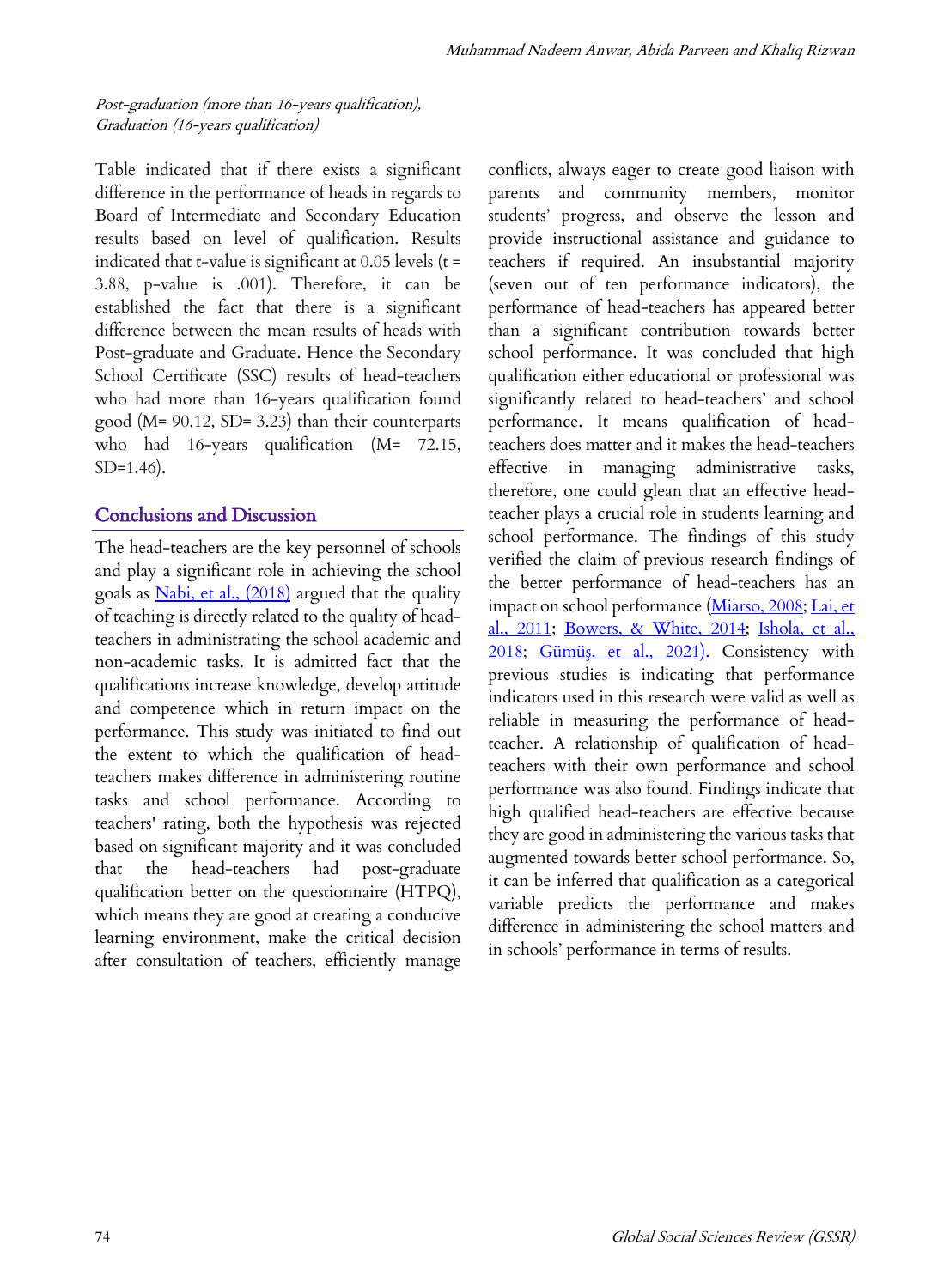# References

- Akinwumi, F. S. & Adeyanju, H. I. (2011). A post training job performance of sandwich and full-time certificate in education. Graduates in Ogun State, Nigeria. Pakistan journal of social sciences, 8(2), 94-99.
- Andriani, S., Kesumawati, N., & Kristiawan, M. (2018). The Influence of The Transformational Leadership and Work Motivation on Teachers Performance. International Journal of Scientific & Technology Research, 7(7), 19-29.
- Anwar, M. N., Yousuf, M. I., &Sarwar, M. (2008). Decision making practices in universities of Pakistan. Journal of Diversity Management  $(IDM), 3(4), 19-26.$
- Babinue, K. (2017). How can we measure school performance, Michigan: Tulane University.
- Badar, M. R. (2011). Factors Causing Stress and Impact on Job Performance, A Case Study of Banks of Bahawalpur, Pakistan. European Journal of Business and Management, 3(12), 9-17.
- Blumende, R. S. (2001). Making schools effective in Nigeria. Journal of Education Research,  $5(1), 65-78.$
- Bowers, A. J., & White, B. R. (2014). Do principal preparation and teacher qualifications influence different types of school growth trajectories in Illinois: A growth mixture model analysis. Journal of Educational Administration, <sup>52</sup>(5), 705-736
- Campbell, J. P. (2017). Some possible implications of "modeling" for the conceptualization of measurement. In Performance measurement and theory, 277-305. Routledge.
- Creswell, J. W. (2002). Educational research: Planning, conducting, and evaluating quantitative (676). Upper Saddle River, NJ: Prentice Hall.
- Gümüş, S., ŞÜkrü Bellibaş, M., ŞEn, S., & Hallinger, P. (2021). Finding the missing link: Do principal qualifications make a difference in student achievement? Educational Management Administration & Leadership, 174114322110519.

https://doi.org/10.1177/17411432211051909

- Harris, A. (2013). Teacher leadership and school improvement. In Effective leadership for school improvement, 82-93. Routledge.
- Ishola, A. A., Adeleye, S. T., & Tanimola, F. A. (2018). Impact of educational, professional qualification and years of experience on accountant job performance. Journal of Accounting and Financial Management ISSN,  $4(1)$ , 2018. DOI:10.5281/zenodo.1210796
- Janks, H. (2014). Critical literacy's ongoing importance for education. Journal of Adolescent & Adult Literacy, 57(5), 349-356.
- Kartini, D., Kristiawan, M., & Fitria, H. (2020). The Influence of Principal's Leadership, Academic Supervision, and Professional Competence toward Teachers' Performance. International Journal of Progressive Sciences and Technologies, <sup>20</sup>(1), 156-164.
- Khizar, A., Anwar, M. N., & Malik, M. A. (2019). Role of National Education Policy-2009 and National Professional Standards for Teachers in Developing Teachers' Professionalism. Bulletin of Education and Research, <sup>41</sup>(3), 101-118.
- Lai, F., Sadoulet, E., & De Janvry, A. (2011). The contributions of school quality and teacher qualifications to student performance evidence from a natural experiment in Beijing middle schools. Journal of Human Resources, <sup>46</sup>(1), 123-153.
- Leithwood, K., & Riehl, C. (2003, April). What do we already know about successful school leadership. In annual meeting of the American Educational Research Association, Chicago, IL 22.
- Lydiah, L. M., & Nasongo, J. W. (2009). Role of the headteacher in academic achievement in secondary schools in Vihiga District, Kenya. Current Research Journal of Social Sciences, 1(3), 84-92.
- Maslowski, R., Scheerens, J., & Luyten, H. (2007). The effect of school autonomy and school internal decentralization on students' reading literacy. School Effectiveness and School Improvement, <sup>18</sup>(3), 303-334.